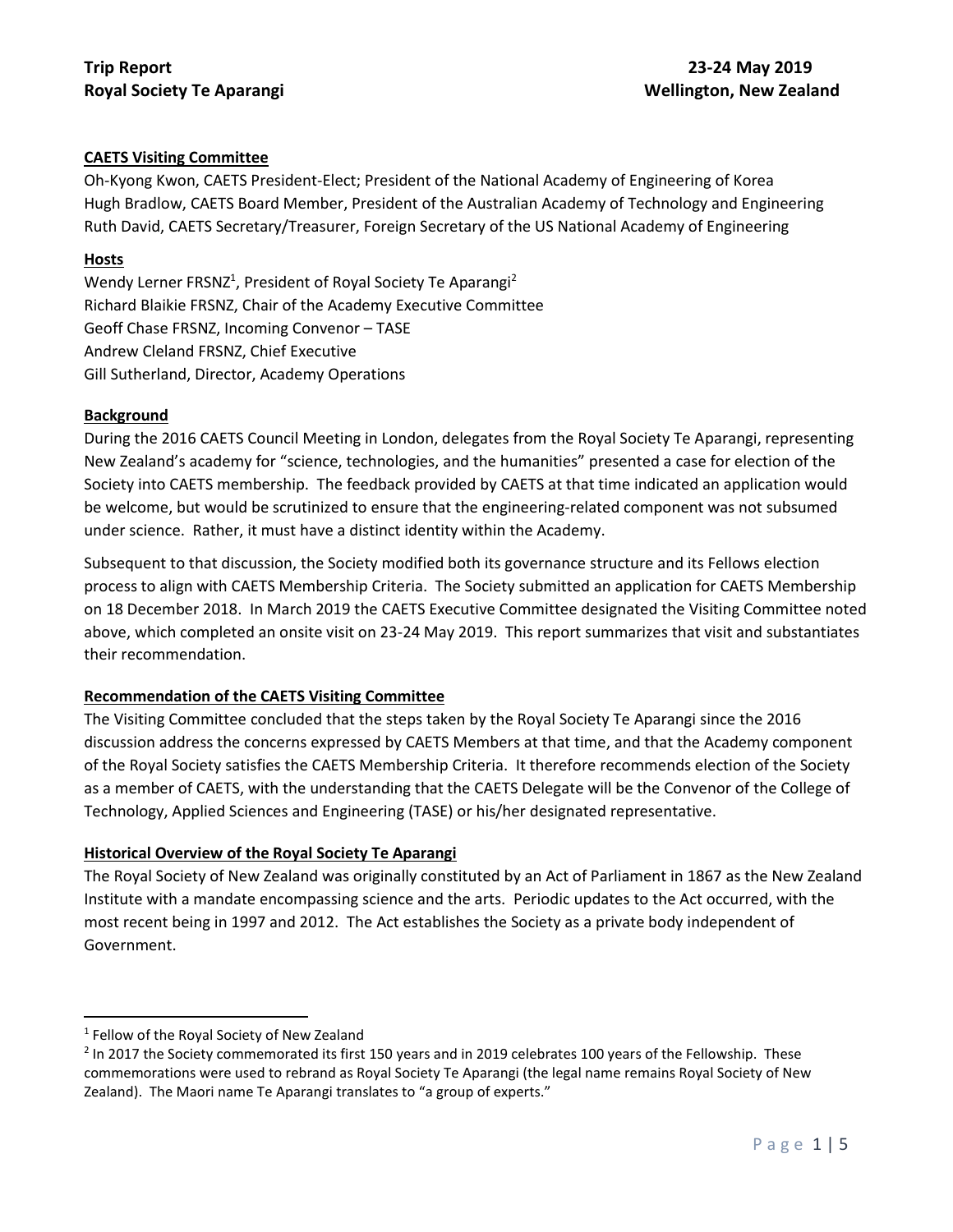# **Trip Report 23-24 May 2019**

# **Royal Society Te Aparangi Wellington, New Zealand**

In 1919 an Academy was established within the New Zealand Institute and it began the election of Fellows. In 1933 the Institute was renamed the Royal Society of New Zealand and its scope was narrowed to encompass only science. From the early 1970s into the 1990s, engineering and applied sciences were increasingly recognized as being included as part of a widening definition of science for the election of Fellows. The first engineer was elected in 1971 and the next in 1978. Increasing numbers were elected in the 1980s and 1990s. In 1997 the Act was updated to explicitly encompass "science and technology," defined as including the applied, biological, earth, engineering, information, mathematical, medical, physical, social, and technological sciences. In 2012 the Act was further widened to include the humanities in addition to science and technology.

Since its establishment the Society has maintained a broad-based membership, beginning with provincial learned society bodies. Under the 1933 and 1965 Acts the Society was seen as membership-based; the two types of members were the Fellows within the Academy and organizational members like regional branches of the Society and discipline-based learned societies such as the New Zealand Institute of Chemistry.

Changes to the Act in 1997 made a clear separation between the body governing the Academy (the Fellowship) and that governing the broader Society. That Act also allowed for individual members (Companions) as well as organizational members of the Society. In 2012 the nomenclature was amended to refer to two governing bodies: 1) an elected Council for the Society as a whole, and 2) an Academy Executive Committee (AEC) elected by the Fellows, which is responsible for the Academy and operates according to Bylaws established by the Academy.

In December 2018 the Society approved new General Rules that take effect on 1 July 2019. Under these rules, the Academy is organized into six domain-based Colleges, each of which elects a Convenor for the domain. That Convenor is a member of the Academy Executive Committee (AEC). The six Colleges are:

- Humanities
- Social and behavioral sciences
- Biological and environmental sciences
- Physical, earth and mathematical sciences
- Medical and health sciences
- Technology, applied sciences and engineering  $(TASE)^3$

The two lead roles in the AEC, Chair and Deputy Chair, are elected by the members of the AEC plus any other Fellows serving at the time on the Council; these elections are thus decided entirely by Fellows. Procedures are in place to ensure that these roles are shared across the six domains, including requirements that each newly elected person must be from a different domain than the incumbent and that the Chair and Deputy Chair must be from different domains.

### **Summary of Visit**

 $\overline{a}$ 

During the visit the Committee met with the Society's senior leadership (hosts noted above) as well as a representative selection of Fellows and Companions from the TASE domain. The discussions were both informative and candid. The Committee also had an opportunity to meet with other organizations that contribute to the vitality of New Zealand's TASE-related professional communities, including Engineering New Zealand, Science New Zealand, and Independent Research Association New Zealand. It became clear from these

<sup>&</sup>lt;sup>3</sup> The Visiting Committee had extensive discussions with Professor Geoff Chase, Incoming Convenor for TASE.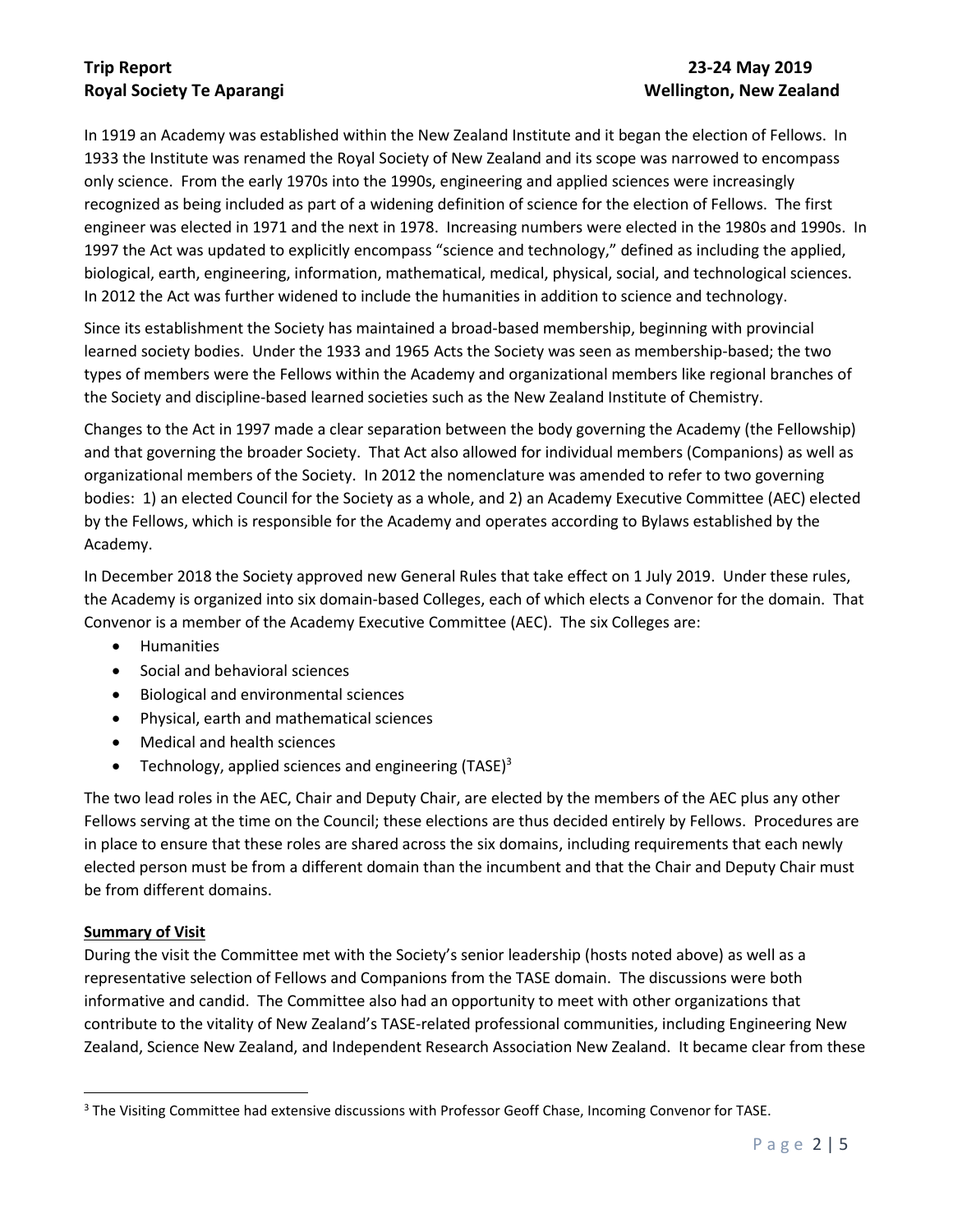## **Trip Report 23-24 May 2019 Royal Society Te Aparangi Wellington, New Zealand**

discussions that while the Royal Society has a unique role as New Zealand's only Academy, it fosters strong relationships and productive interactions with other professional organizations whose objectives are aligned with those of the Society.

The Committee noted that the Society is also actively engaged with international bodies including membership in the International Science Council (sciences and social sciences), the Union Academique Internationale (humanities), and the InterAcademy Partnership (science and medical/health sciences). It hopes to broaden its international contribution through membership in CAETS (engineering and technological sciences).

Discussions with Society/Academy leadership addressed each of the CAETS Membership Criteria; findings are summarized below.

## **Alignment with CAETS Membership Criteria**

In accordance with CAETS Bylaws, Section 3: **A member of CAETS shall:**

**a) Be representative of the engineering and technological community of that country**

The Royal Society Te Aparangi is New Zealand's only Academy for science, technology and the humanities. While election of engineers into the Academy dates back to 1971, it was not until 1997 that the Parliamentary Act under which the Royal Society operates was updated to explicitly include technology. As of late 2018, out of a total Fellowship of approximately 400, there were approximately 30 Fellows who are engineers, and 40 who are technological or applied scientists.

## **b) Subscribe to the non-political, non-governmental international character of the Council**

The Act under which the Society operates establishes the Society as a private body independent of Government. The Act (as updated) sets out that for the purpose of the advancement and promotion in New Zealand of science, technology, and the humanities, the functions of the Society are:

- i. To foster in the New Zealand community a culture that supports science, technology, and the humanities, including (without limitation)
	- a. The promotion of public awareness, knowledge, and understanding of science, technology, and the humanities; and
	- b. The advancement of science and technology education;
- ii. To encourage, promote, and recognize excellence in science, technology and the humanities;
- iii. To provide infrastructure and other support for the professional needs and development of scientists, technologists, and humanities scholars;
- iv. To establish and administer for members a code of professional standards and ethics in science, technology and the humanities;
- v. To provide expert advice on important public issues to the Government and the community; and
- vi. To do all other lawful things that the Council considers conducive to the advancement and promotion in New Zealand of science, technology, and the humanities.

The Society demonstrates its commitment to international engagement through active participation in professional bodies including the International Science Council and the InterAcademy Partnership.

**c) Have a peer elected membership with criteria for election based on significant personal contributions to engineering, technological sciences, or related activities**

The Academy recognizes four 'fields' in which the criteria for Fellowship can be demonstrated:

• Science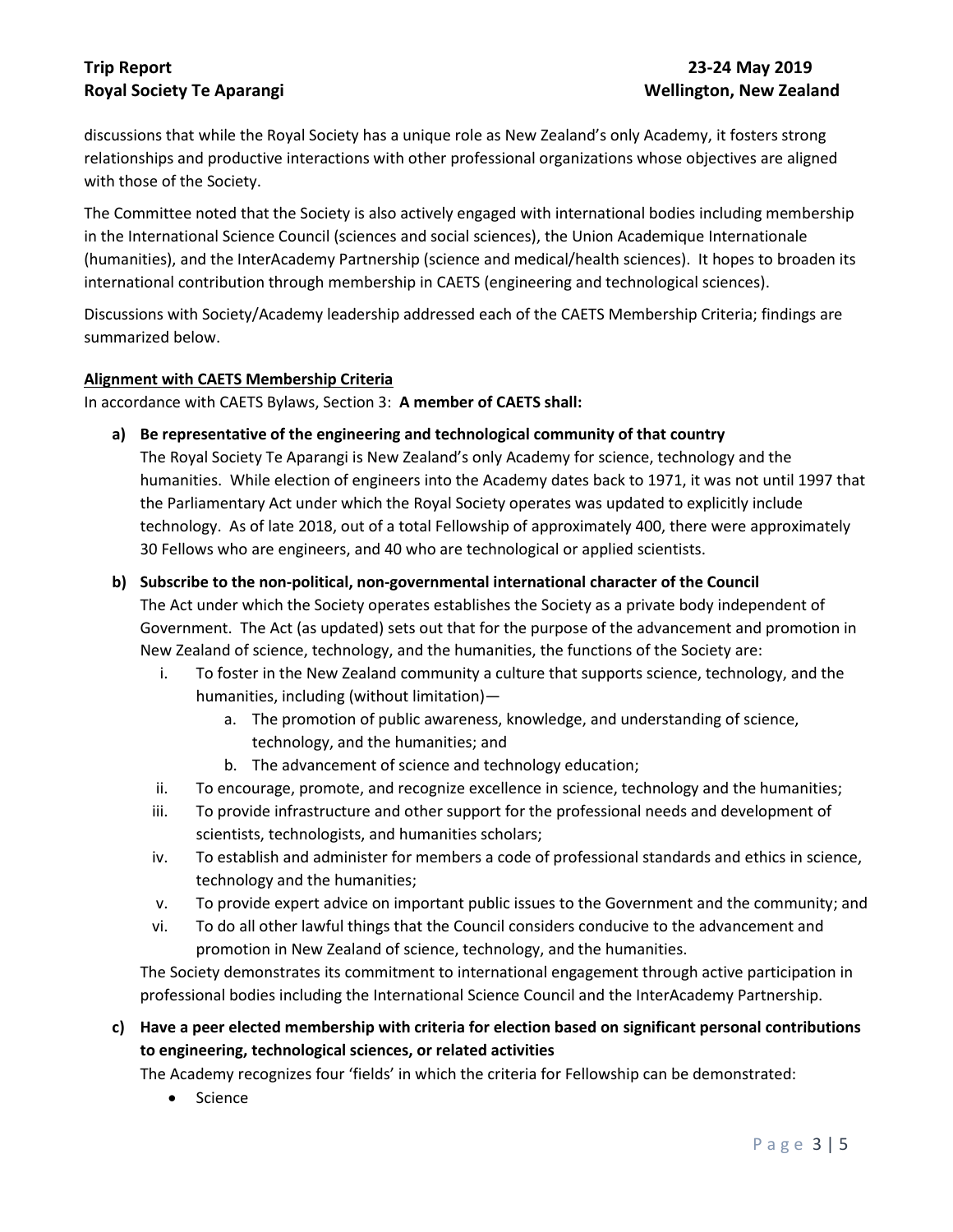- Social sciences
- Humanities
- Technology, applied sciences and engineering

TASE Criteria for *Distinction in Research*:

- Intellect; scholarship; international reputation; and peer recognition
- Intellectual achievement; innovation; and an ability to creatively synthesize and critically interpret knowledge in a way that has impact on the field.
	- $\circ$  Examples of impact include: Significant changes in the way a body of knowledge is organized and used; longevity of impact of citation; major changes to practice in a professional community; major changes in relevant public policy and/or government investment strategy; successful promulgation of new products, processes, IP, or services based on the research; significantly increased investment in the research program over an extended period of time by potential technology transfer partners or end-users.

TASE Criteria for *Advancement of Technology*:

- Clear description of the innovation/new knowledge for which the nominee is responsible
- Summary of the evidence of impact
	- $\circ$  Examples of impact include: Major changes to practice in a professional community; major changes to relevant public policy and/or government investment strategy or operational strategy; successful promulgation of new products, processes, IP, or services based on the innovation/new knowledge; major cultural or social change within communities of significant size; major environmental change.

The election process includes three steps: Domain-specific Evaluation Panels; Fellowship Selection Committee; Academy Executive Committee. The TASE Convenor chairs the TASE Evaluation Panel, which reviews relevant nominees and prepares a short-list. The Fellowship Selection Committee, which is appointed by the AEC, includes four representatives from each domain and is chaired by the Chair of the AEC. The Fellowship Selection Committee reviews nominations forwarded by the Evaluation Panels and prepares a consolidated list of candidates to be recommended to the AEC for election to the Fellowship.

Although the final decision for Fellows elected occurs at the Academy level, TASE is responsible for the evaluation of its nominees and participates equally in the Fellowship Selection Committee. Further, recent election results demonstrate that TASE has been successful in getting its nominees elected into the Fellowship. In 2018, four of twenty total Fellows elected were from TASE (2 engineering and 2 applied sciences); in 2017, three of sixteen total Fellows elected were from TASE (2 engineering and 1 applied sciences). Of note is the fact that these results predate full implementation of the governance structure and election of the Convenors for the six colleges. Based on discussions with the Society's senior leadership, there is a clear commitment to equitable representation of the six domain-based Colleges among the Fellowship of the Academy. In practice, Fellows of the Academy are elected by their peers.

#### **d) Be governed by its elected membership**

Changes to the Act under which the Society operates enacted in 1997 provided a clear separation between governance of the Society and governance of the Academy. The Academy is governed by the